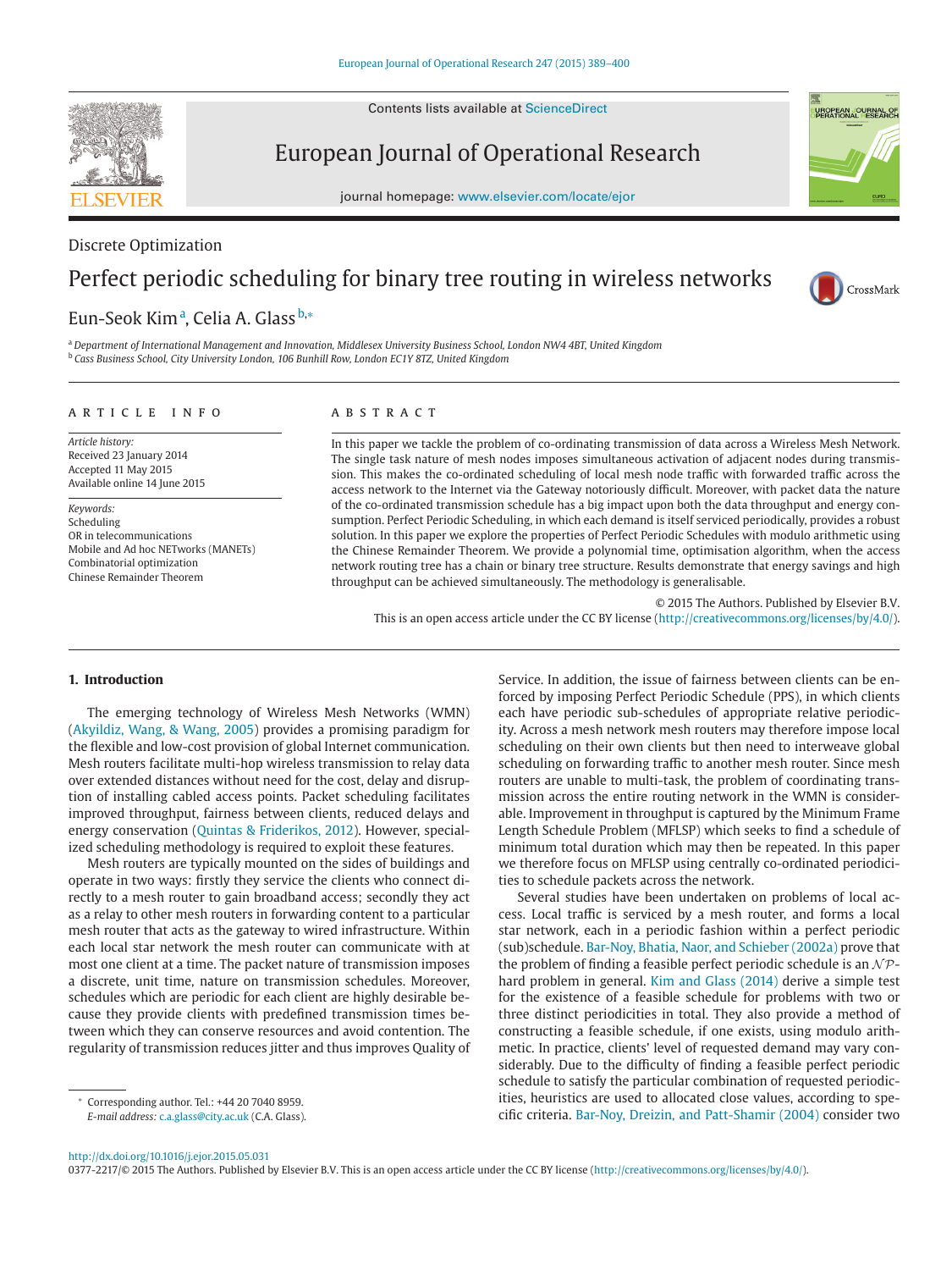objective measures of maximum and weighted average ratios between the allocated and requested periodicities. They present a few efficient heuristic algorithms to develop a perfect periodic schedule using a methodology, called *tree scheduling*, since it is based on hierarchical round-robin where the hierarchy is a form of tree. [Bar-Noy, Nisgav, and Patt-Shamir \(2002b\)](#page--1-0) develop tree based approximation algorithms for perfect periodic schedule with the objective of minimizing weighted average ratios between the allocated periodicity and requested periodicity. Brakerski, Dreizin, and Patt-Shamir (2003) [study the question of dispatching in a perfect periodic sched](#page--1-0)ule, namely how to find the next item to schedule, given the past schedule. There are few other papers which consider PPS for telecommunications, namely (Brakerski et al., 2003; Brakerski, Nisgav, & Patt-[Shamir, 2006; Chen & Huang, 2008; Patil & Garg, 2006\), but none ap](#page--1-0)plied to WMNs.

Some studies have been undertaken on problems of data transmission across a mesh network to carry the data from individual mesh nodes to the Internet Gateway. Different interference models have been proposed in the wireless scheduling literature. Notably, the graph interference model (Commander & Pardalos, 2009; Ephremides & Truong, 1990; Gupta, Lin, & Srikant, 2007; Raman, 2006; Sarkar & Ray, 2008; Sharma, Mazumdar, & Shroff, 2006; Wang [& Ansari, 1997\), where nodes interfere with other nodes in a prede](#page--1-0)fined neighbourhood within the network a conflict graph. If the interference is restricted to the 1-hop neighborhood, then the scheduling problem reduces to the Chromatic Number Problem. More recently the physical interference model has been proposed (Bjorklund, Varbrand, & Yuan, 2004; Brar, Blough, & Santi, 2006; Das, Marks, Arabshahi, & Gray, 2005; ElBatt & Ephremides, 2004; Goussevskaia, [Oswald, & Wattenhofer, 2007; Hua & Lau, 2008; Li & Ephremides,](#page--1-0) 2007; Moscibroda, Wattenhofer, & Zollinger, 2006; Papadaki & Friderikos, 2008; Quintas & Friderikos, 2012) where signal power attenuation is taken explicitly into account via the Signal to Interference plus Noise Ratio (SINR) constraint that represents the actual physical interference in the wireless network. In the WMN context, interference related to broadcast noise is less of a feature. The main characteristic of the technology is blocking of transmission on adjacent links due to the single-task nature of mesh nodes. The problem thus resembles 1-hop edge colouring. However, the strongest feature in our context is the periodic nature of transmission through a link.

One article [\(Allen, Cooper, Glass, Kim, & Whitaker, 2012\)](#page--1-0) explores the means of coordinating local mesh schedules which are periodic, but not necessarily so restrictive as to be perfectly periodic. The authors consider the scenario of pre-set local periodic schedules at the mesh nodes, and develop an heuristic to integrate them into a global schedule through the access network. An access link between two adjacent nodes can only be active when there is a simultaneous gap in local transmission at each of the two nodes. Thus, the first natural mechanism for co-ordinating local schedules is to control their relative start times. However, this is rarely sufficient even with sparse local schedules. [Allen et al. \(2012\)](#page--1-0) develop an optimization scheduling algorithm which in addition equitably reduces the service time to local clients. Their algorithm works well for 25-node routing networks. However, by the nature of the problem, a large reduction in throughput was required to achieve a feasible schedule. Their computational work thus highlights the necessity of co-ordinating the periodicities of the local schedules if service levels are to be maintained. When transmission is co-ordinated in practice this necessity is satisfied with the standard mode of a Common Cycle.

We tackle the problem of scheduling both local and global data transmissions in a mesh network in perfectly periodic fashion. In a perfect periodic schedule, each transmission is undertaken at a regular, though not necessarily common, time interval.

We develop a methodology for the problem focusing upon uniform client demand, uniform link capacities and binary and chain routing trees. This is in line with the common practice of imposing routing through tree subnetworks of binary, or near binary, form. Moreover, both the results and the methodology are generalisable. Results are compared with the simpler periodic form used in practice of a Common Cycle, termed round robin, to gauge their advantage. The problem is formulated and the solution space defined in terms of congruent arithmetic in the next section. The case of a chain routing tree is then analysed in [Section 3](#page--1-0) and reduced to just two potentially optimal forms. The following three sections are dedicated to finding minimum time frame schedules for a binary routing tree. We first analyse properties of feasible, and then optimal, schedules for half of a binary tree, namely one which has (up to) two branches on all but the node adjacent to the Gateway. Using these results, in [Section 5](#page--1-0) we reduce the number of candidates for an optimal schedule of a full binary tree. The forms of an optimal binary tree are then further reduced and enumerated in [Section 6,](#page--1-0) along with closed form expressions for the corresponding time frames. The outcome is an optimisation algorithm, which depends only upon prime factorisation of an integer of reasonable size, namely the total number of peripheral clients in the network. A polynomial time approximation scheme (PTAS), which is computable in practice, is also provided. The impact of transmission from different parts of the network, and the effectiveness gain over the Common Cycle schedule, are also analysed. The behaviour of algorithm OptPPS in practice is evaluated in [Section 7,](#page--1-0) where experimental results reveal that efficiency gains of over 35% is normal, and 100% is reached for some relatively small networks.

#### **2. Background**

The routing of messages through a Wireless Mesh Network is done in practice within a predetermined routing tree subnetwork whose root is the single gateway to the Internet. The packet nature of data transmission results in transmissions of homogeneous size. Data all originate at local clients and in the absence of further information we assume identical demand from each client in the network.

In practice, transmission into and out of the gateway are generally performed separately. We focus upon flow into the gateway, as outflow transmission can be treated in an identical manner. In this context a mesh node may have several incoming links within the routing tree, but only a single outgoing link. It is simplest to consider the case of homogeneous link capacity, which we will calibrate to be one unit of data per time unit.

Now recall that any two links adjacent to a star-node cannot be active simultaneously. Thus, at a mesh node a schedule consists of an assignment of each time slot to at most one of the adjacent links: to a local client; to one of the incoming access links; or else the single outgoing access link. The imperative of improved throughput is captured by the Minimum Frame Length Schedule Problem (MFLSP) which seeks to find a schedule of minimum total duration. In this context, we wish to find a periodic schedule, of minimum length, in which all data make a single hop along the routing tree and each link being itself scheduled periodically. The problem may be formulated as follows.

#### Notations

- *G* index for the Gateway Mesh node
- *j* index for a non-Gateway Mesh node
- *n* number of Mesh nodes, other than the Gateway
- *lj* the link in the routing tree out of Mesh node *j*
- *wj* total amount of data flow through link *j*, i.e. the amount of data output by node *j*
- $\mathcal{L}_G$  the set of links in the access network ending at the Gateway Mesh node
- $\mathcal{L}_i$  the set of links in the access network ending or beginning at Mesh node *j*
- $y_i$  the set of links from local clients into Mesh node *j*
- $y'_{i} = |y_{i}|$ , the number of local clients of Mesh node *j*